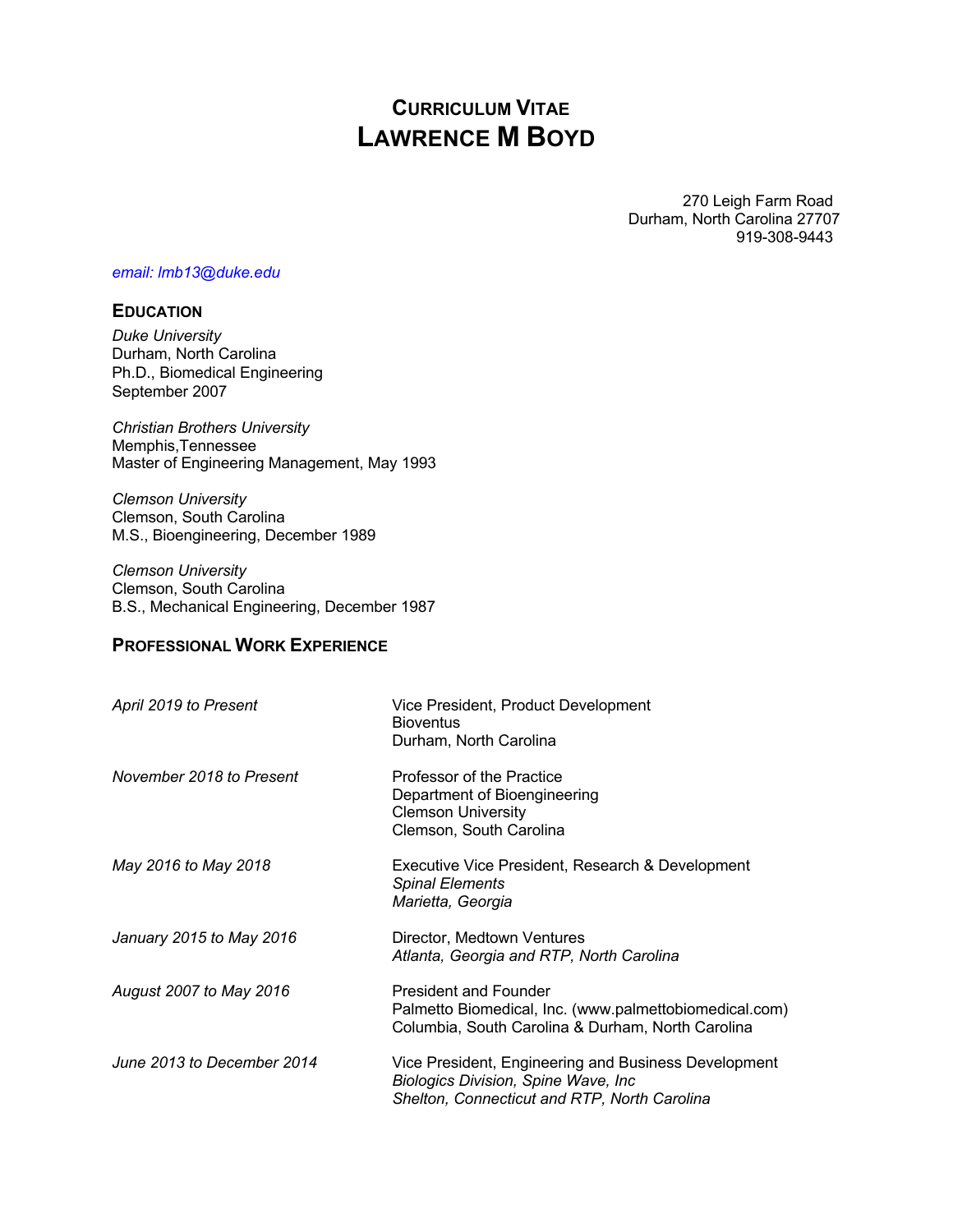| April 2010 to June 2013    | <b>Chief Technical Officer, Bioshape Solutions</b><br>Research Triangle Park, North Carolina                                                                                                                      |
|----------------------------|-------------------------------------------------------------------------------------------------------------------------------------------------------------------------------------------------------------------|
| August 2007 to June 2013   | Associate Director, Duke Center for Entrepreneurship and<br>Research Commercialization (CERC); Adjunct Professor,<br>Biomedical Engineering and Engineering Management<br>Duke University, Durham, North Carolina |
| July 2000 - July 2007      | Graduate Research Assistant<br>Duke University, Durham, North Carolina                                                                                                                                            |
| September 1999 - May 2000  | Vice President, Product Development<br>Medtronic Sofamor Danek, Memphis, Tennessee                                                                                                                                |
| July 1995 - September 1999 | Group Director, Engineering<br>Sofamor Danek Group, Memphis, Tennessee                                                                                                                                            |
| May 1992 – July 1995       | <b>Product Development Manager</b><br>Sofamor Danek Group, Memphis, Tennessee                                                                                                                                     |
| September 1989 – May 1992  | Product Development Group Leader/Engineer<br>Dow Corning Wright, Arlington, Tennessee                                                                                                                             |

### **HONORS AND AWARDS**

- 2015 College of Fellows, American Institute for Medical and Biological Engineering
- 2007 Dean's Award for Mentoring, Graduate School, *Duke University*
- 2007 Graduate Certificate in Center for Biomolecular & Tissue Engineering, *Duke University*
- Jeremy North Book Collectors Contest, Graduate Category Award Winner, Friends of the Library, *Duke University*
- 2002 Teaching Grant, Boyd LM, Driscoll S and Mitchell S, "Initiation of a Teaching Engineering Discussion Group for BME Graduate Students", Center for Teaching, Learning and Writing, *Duke University*
- 2001 NIH Pre-Doctoral Fellowship in Cellular and Biosurface Engineering, Center for Cellular and Biosurface Engineering, *Duke University*
- 1987 Tau Beta Pi Engineering Honor Society, *Clemson University*

## **PROFESSIONAL SERVICE ACTIVITIES**

- 2019 Adjunct Professor, Joint Department of Biomedical Engineering, North Carolina State University and University of North Carolina at Chapel Hill
- 2018 SCLaunch Resource Partner, SCRA Academic Collaboration Team & MDCAP Committee Member, South Carolina Research Authority
- 2006 Reviewer , Medical Engineering & Physics and Journal of Biomechanics
- 2005 Session Moderator, *Lumbar Intervertebral Disc Course*, AOSpine, Davos, Switzerland
- 2004 Session Moderator, *Non-fusion Techniques in Spinal Surgery*, Milan, Italy
- 2003 Session Moderator, *Non-fusion Techniques in Spinal Surgery*, Bordeaux, France.
- 2002 Video Clip, *Department of Biomedical Engineering Website*, Duke University
- 1997 Novus LC Interbody Fusion Device Orthopaedic Panel Hearing, *U.S. Food and Drug Administration*, Washington, D.C., December 11
- 1992 Secretary, Memphis *Biomedical Engineering Society*

### **TEACHING EXPERIENCE**

• Instructor, Spring 2009 to June 2013, Introduction to Entrepreneurship Module, Duke Center for International Development, Duke University (Enrollment 30).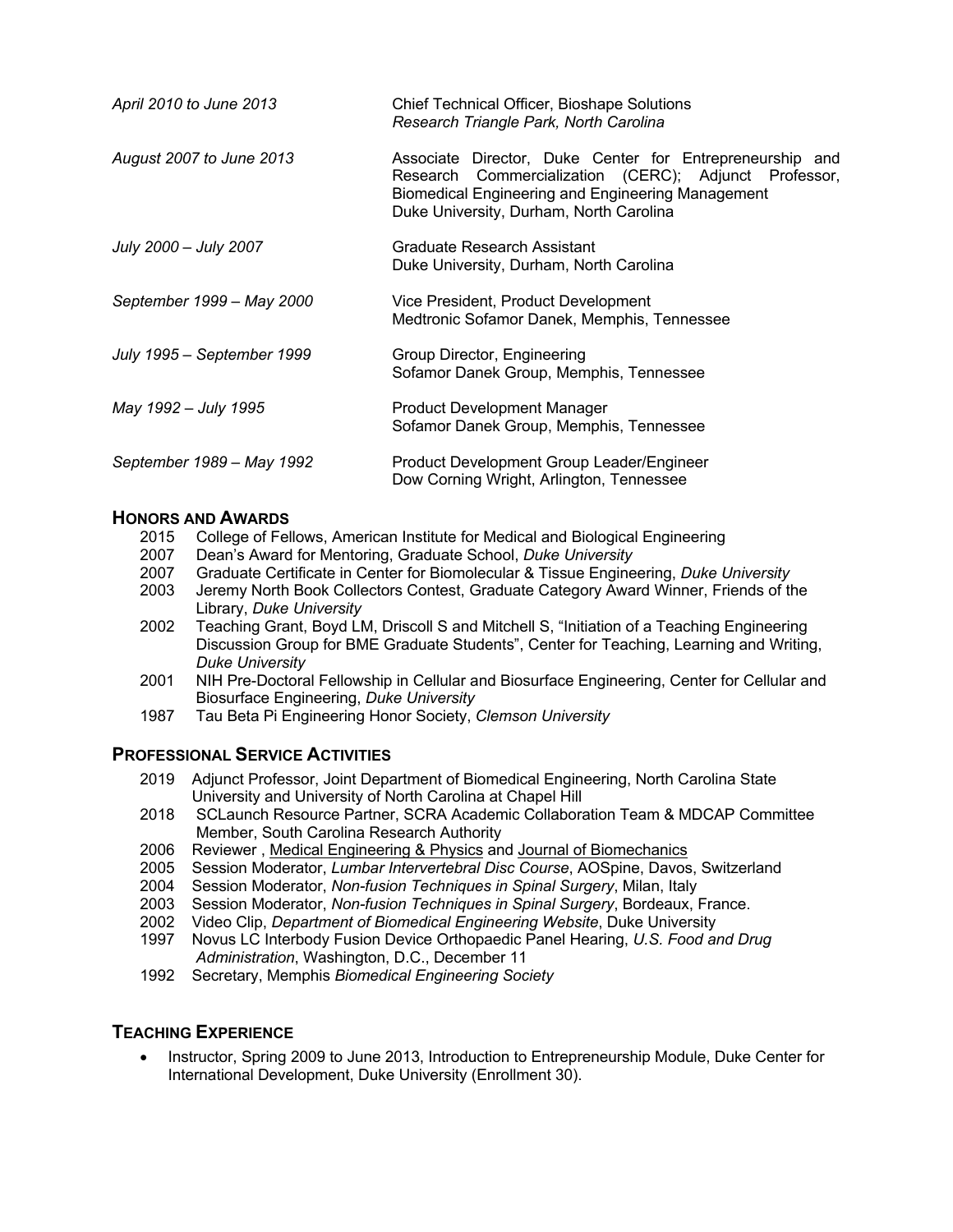- Instructor, Spring 2008 to June 2013, BME 165/EGRMGMT 299, Managing the Design Process and Controlling Risk with Innovative Technologies: Case Studies and Strategies for Engineers and Managers, Duke University (enrollment 10).
- Instructor, Spring 2008, Fall 2009, SOC 192, Independent Study (Market assessment and business plan development), Duke University (Enrollment 2).
- Instructor, Fall 2007 to June 2013, BME 120, Introduction to Business in Technology-based Companies, Duke University (enrollment 30).
- Instructor, Fall 2007 to June 2013, EGRMGMT 299, Leading Multi-functional Teams in Technology-based Companies, Duke University (enrollment 7)
- Guest Lecturer, Fall 2005 to June 2013, BME 227, Biotechnology and Biological Device Design, Duke University
- Instructor, Spring 2005, BME 227, Biotechnology and Biological Device Design, Duke University (enrollment 14)
- Teaching Assistant, 2001 2002, BME 083, Introduction to Biomaterials, Duke University (enrollment 45-55)
- Leader, Discussion Group, 2001 2002, Teaching Engineering Discussion Group for BME Graduate Students
- Sales Training Instructor, 1994-2000, Medtronic Sofamor Danek, Memphis, Tennessee.

# **STUDENTS SUPERVISED**

- Kyle Smith, BS 2003, Biomedical Engineering, Duke University, Summer 2001 Fall 2001.
- Nikki Dinola, BS 2004, Biomedical Engineering Undergraduate, North Carolina State University, Summer 2002.
- Alok Tewari, BS 2005, Biomedical Engineering Undergraduate, Duke University, Spring 2003.
- Phebe Ko, BS 2005, Biology Undergraduate, Duke University, Summer 2004.
- Mark Clapp, BS 2007, Biomedical Engineering Undergraduate, North Carolina State University, Spring-Fall 2005.
- Devin Odom, BS 2006, Biomedical Engineering Undergraduate, Duke University, Fall 2005 Spring 2006.
- Anand Sundaram, BS 2009, Biomedical Engineering Undergraduate, Duke University, Summer 2006, Fall 2007.
- Courtney Horton, MS 2006, Biomedical Engineering, Duke University, Summer/Fall 2006.
- Antonia Helbling, BS 2009, Biomedical Engineering, Duke University, Fall 2006.
- Nga Le, MS 2008, Biomedical Engineering, Duke University, Spring/Summer 2007
- Dana Rosenberg, BS 2008, Biology, Duke University, Spring 2008
- Michael McGroddy, MS 2010, Engineering Management, Duke University, Summer 2010
- Patrick Wedgeworth, MS 2011, Engineering Management, Duke University, Fall 2010 Fall 2011
- Phoenix Pei, MS 2013, Engineering Management, Duke University, Fall 2012 Spring 2013
- Isaac Odim, MEng 2013, Biomedical Engineering, Duke University, Summer 2013
- Kyle Langdell, BS 2014, Biomedical Engineering, Duke University, Spring 2014
- Cooper Eben, MEng 2015, Biomedical Engineering, Duke University, Summer 2014
- Adam McKenzie, BS 2015, Biomedical Engineering, Georgia Tech, Summer 2015
- Shuja Rayaz, MEng 2017, Biomedical Engineering, Duke University, Summer 2016
- Christopher Silva, MS 2017, Biomedical Innovation & Development, Georgia Tech, Summer 2017

### **PROFESSIONAL AFFILIATIONS**

North American Spine Society Orthopaedic Research Society Biomedical Engineering Society American Society for Engineering Education

# **CONSULTING**

| September 2007 - June 2010 | Nuvasive, Inc., San Diego, California |
|----------------------------|---------------------------------------|
| June 2002 - January 2015   | Spine Wave, Inc. Shelton, Connecticut |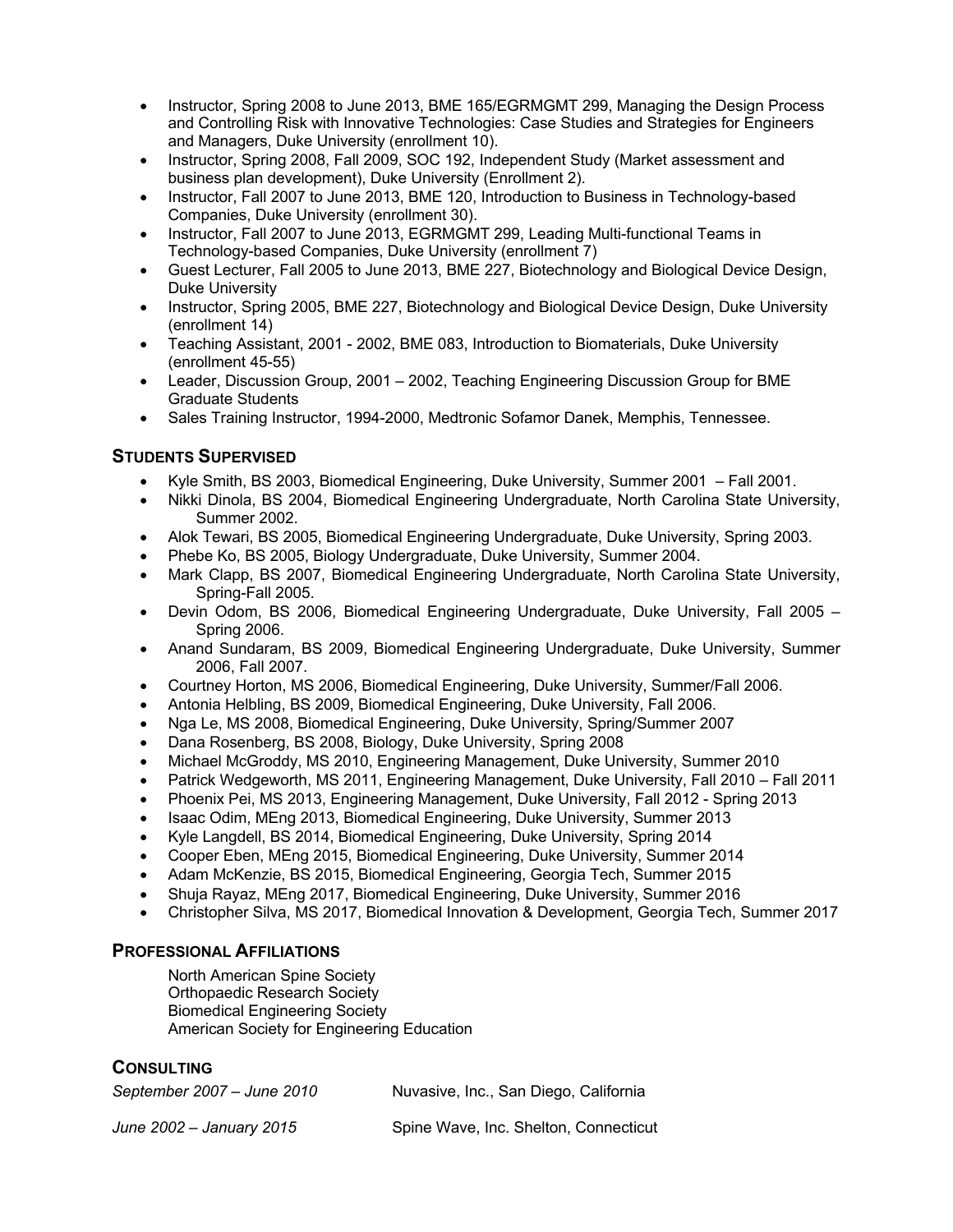| May 2000 – May 2002         | Medtronic Sofamor Danek, Memphis, Tennessee |
|-----------------------------|---------------------------------------------|
| May 2018 to April 2019      | Spinal Elements, Carlsbad, California       |
| November 2018 to April 2019 | Cerapedics, Westminster, Colorado           |

#### **PEER-REVIEWED JOURNAL ARTICLES AND FULL-LENGTH PUBLICATIONS**

- Allen KD, Griffin TM, Rodriguiz RM, Wetsel WC, Kraus VB, Huebner JL, Boyd LM and LA Setton (2009) Decreased Physical Function and Increased Pain Sensitivity in Mice Deficient for Type IX Collagen. *Arthritis & Rheumatism* 60:9, 2684-2693.
- Boyd LM, Richardson WJ, Allen KD, Flahiff C, Jing L, Li Y, Chen J and LA Setton (2007) Early Onset Degeneration of the Intervertebral Disc and Vertebral Endplate in Mice Deficient in Type IX Collagen. *Arthritis & Rheumatism,*58:1, 164-171.
- Boyd LM and Carter AJ: (2006) Injectable Biomaterials and Vertebral Endplate Treatment for Repair and Regeneration of the Intervertebral Disc. *European Spine Journal,* 15(Suppl.3):S414-S421.
- Kitchel SH, Boyd LM and AJ Carter (2006) NuCore Injectable Disc Nucleus, *Dynamic Reconstruction of the Spine*, Ed: Kim DH, Cammisa FP and RG Fessler, Thieme Medical Publishers, New York, pp. 142-145.
- Boyd LM, Richardson WJ, Chen J, Kraus VB, Tewari A and Setton LA: (2005) Osmolarity Regulates Gene Expression in Intervertebral Disc Cells Quantified with Gene Array and Real-time Quantitative RT-PCR. *Annals of Biomedical Engineering*. 33:8, 1071-1077.
- Boyd LM, Walkenhorst, J and Carter AJ: (2004) Injectable Biomaterials for Repair and Regeneration of the Intervertebral Disc. *Non-fusion Techniques in Spinal Surgery*, Milan, Italy, September 10-11, 33-41.
- Boyd LM, Chen J, Kraus, VB and Setton LA: (2004) Conditioned Medium Regulates Matrix Protein Gene Expression in Cells of the Intervertebral Disc. *Spine* 29:20, 2217-2222.
- Boyd LM, Setton LA, Plouhar PL, Hsu ES, and Richardson WJ: (2003) Animal Models of Disc Degeneration: An Experimental Vertebral Body Defect Model for Human Degenerative Disc Disease. *Non-fusion Techniques in Spinal Surgery*, Bordeaux, France, February 14-15, 55-63.
- Boyd LM, Mahar A, and Cappello, J: (2003) Injectable Biomaterials for Augmentation of the Nucleus Pulposus. *Non-fusion Techniques in Spinal Surgery*, Bordeaux, France, February 14-15, 83-92.
- Cizek G and Boyd LM: (2000) Imaging Pitfalls of Interbody Spinal Implants. *Spine*, 25(20): 2633-2636.
- Boyd LM, Estes BT and Liu M: (1999) Biomechanics of Lumbar Interbody Constructs Effects of Design and Materials. *Chirurgie Endoscopique et Mini-Invasive du Rachis*, Ed: LeHeuc JC and Husson JL, Sauramps Medical Publishing, Montpellier, France, 181-192.
- Bouquet P, Boyd LM, Estes BT and Qui Y: (1997) Biomechanical Testing of Interbody Fusion Devices. *Restabilisation Inter-Somatique du Rachis*, Ed: Husson JL and LeHuec JC, Sauramps Medical Publishing, Montpelier, France, pp.75-79.
- Boyd LM, Heimke G, Vaughan CL and von Recum AF: (1991) An Investigation of Skin Deformation Around Percutaneous Devices. *Clinical Materials* 7:209-217.

### **PEER-REVIEWED ABSTRACT PROCEEDINGS**

Tally W and LM Boyd (2016) A Novel Cellular Bone Matrix in Spine Fusion: Safety Profile and Early Clinical Outcomes. International Society for the Advancement of Spine Surgery, April 6-8, Las Vegas, NV, Poster 758-0000-00128.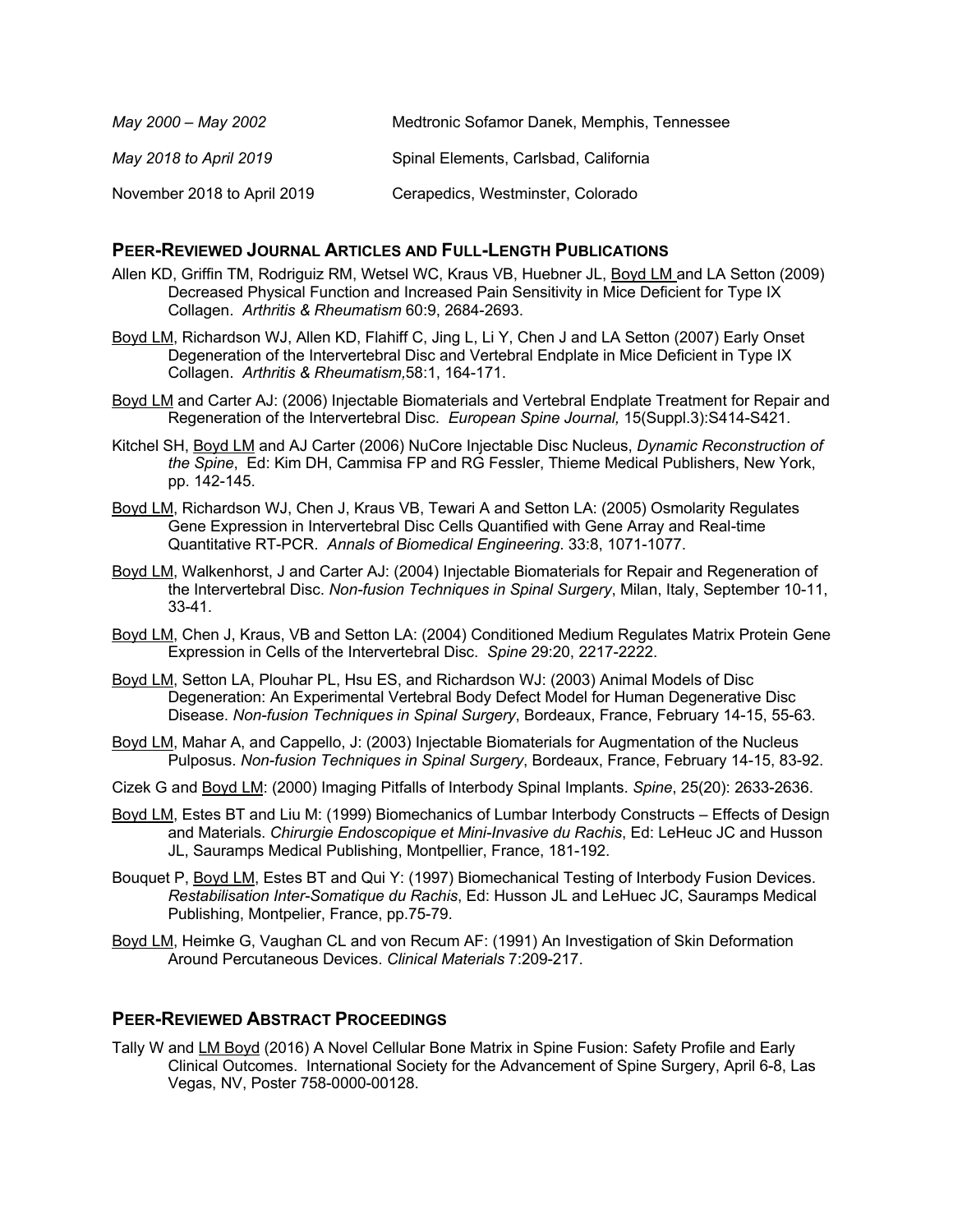- Lonner B, R Banco, R Paxson and LM Boyd (2012) How Does Design and Implantation Technique Effect Load Distribution for Different Lateral Spinal Implants? International Meeting on Advanced Spine Technique, July 18-21, Istanbul, Turkey, Poster ID 671.
- Boyd LM (2009) Interdisciplinary Education in Engineering Entrepreneurship Stimulating Innovation and Supporting Entrepreneurial Endeavors on the University Campus. National Collegiate Inventors & Innovators Alliance, March 19-21, Washington, D.C., Poster.
- Chen J, Boyd LM, Allen KD, Tsuboyama M, L Jing, Malfait A-M and LA Setton (2007) Evaluation of Intervertebral Disc and Vertebral Endplate Degeneration in ADAMTS5 (Aggrecanase-2) Knockout Mice. Osteoarthritis Research Society International World Congress, December 6-9, Ft. Lauderdale, Florida.
- Boyd LM, Richardson WJ, Odom D, Flahiff CM, Li Y, Guilak F and LA Setton (2007) Microcomputed Tomographic Analysis of Endplate and Vertebral Body Structure in Mice Lacking Type IX Collagen. *International Society for Study of the Lumbar Spine*, Hong Kong, China, June 10-14, paper 26.
- Boyd, LM, Richardson WJ, Allen K, Flahiff CM, Li Y, Guilak F and LA Setton (2007) Early Onset Degeneration of the Intervertebral Disc and Endplate in Mice Deficient in Type IX Collagen. *International Society for Study of the Lumbar Spine*, Hong Kong, China, June 10-14, paper 27.
- Boyd, LM, Clapp M, Richardson WJ, Odom DC, Jing L, Chen J, and LA Setton (2007) Static Compression Effects on Region-specific Gene Expression in the Murine Intervertebral Disc In Vitro. *53rd Annual Orthopaedic Research Society*, San Diego, CA, February 11-14, paper 1109.
- Boyd LM, Clapp M, Richardson WJ, Odom D, Jing L, Chen J and Setton LA. (2006) Static Compression Modulates Gene Expression in the Murine Intervertebral Disc In Vitro. 15<sup>th</sup> World Congress in Biomechanics, July 29-August 4, p.6757.
- Odom DC, Boyd LM and LA Setton (2006) Evaluation of Bone and Marrow Architecture in Type IX Collagen Deficient Mice Using Microcomputed Tomography. *Biomedical Engineering Department Graduation with Distinction Presentation*, Duke University, April 28.
- Chen J, Jing L, Boyd LM and LA Setton (2006) Intervertebral Disc Cells Respond to Pro-inflammatory cytokine, TNF-α in a Mouse Motion Segment Culture System, *Orthopaedic Research Society*, Chicago, IL, March 19-22, Paper 375.
- Vishnubhotla S, Goel VK, Shaw MN, Sairyo K, Walkenhorst J and LM Boyd (2006) Kinematic Analysis of Dynamic Stabilization Systems for the Lumbar Spine, *Orthopaedic Research Society*, Chicago, IL, March 19-22, Paper 1278.
- Clapp M, Boyd, LM, Richardson W, Odom D, Jing L, Chen J and L A Setton (2005) Development of an In Vitro Culture System for Compressive Loading of Intervertebral Discs of the Murine Spine. *State of North Carolina Undergraduate Research Symposium*, Raleigh, NC, November 12.
- Boyd LM, Richardson WJ, Li Y, Chen J, Flahiff CM, Alexopoulos LG, Guilak F, Xu L, Olsen BR, Bonaldo P and Setton LA (2005) Intervertebral Disc Degeneration in Mice Harboring Collagen Gene Mutations. *International Society for Study of the Lumbar Spine*, New York, NY, May 10-14, p. 224.
- Chen J, Jing LF, Boyd LM and Setton LA. Intervertebral Disc Cell Responses to Inflammatory Stimuli in a Mouse Motion Segment Culture System In Vitro (2005) *International Society for Study of the Lumbar Spine*, New York, NY, May 10-14, p. 72.
- Chen J, Jing LF, Boyd LM, Upton ML and Setton LA. Cell Viability and Matrix Protein Gene Expression Levels are Maintained in Mouse Motion Segment Culture (2005) *International Society for Study of the Lumbar Spine*, New York, NY, May 10-14, p.231.
- Vishnubhotla S, Goel VK, Walkenhorst J, Boyd LM, Vadapilli S and Shaw MN. Biomechanical Advantages of Using Dynamic Stabilization Over Rigid Stabilization (2005) *International Society for Study of the Lumbar Spine*, New York, NY, May 10-14, p.426.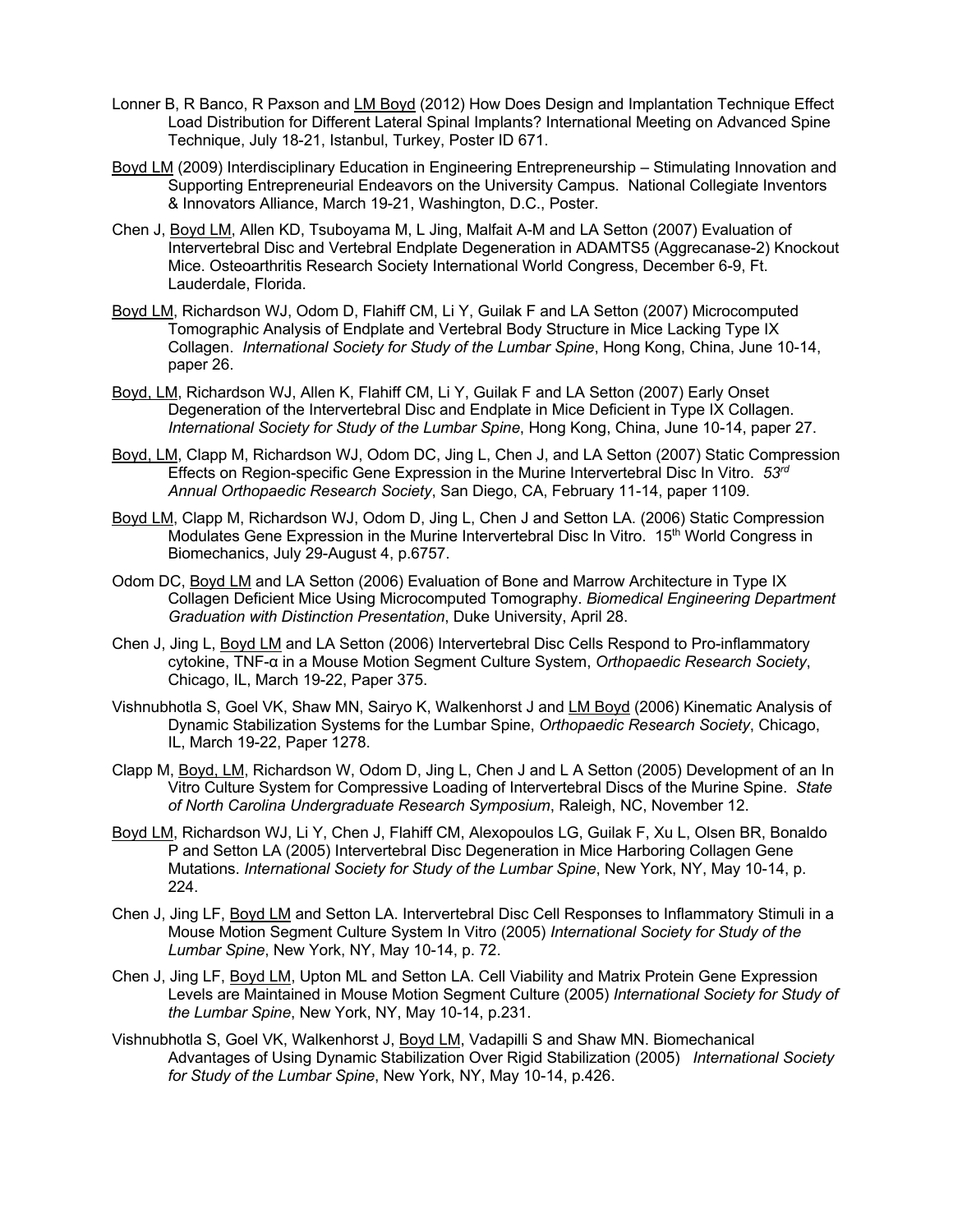- Vishnubhotla S, Goel VK, Walkenhorst J, Boyd LM, Vadapalli S, Shaw MN and Sairo K. Stability Offered by an Interspinous Device in Decompression Surgery – A Biomechanical FEM Study (2005) *International Society for Study of the Lumbar Spine*, New York, NY, May 10-14, p.427.
- Boyd L, Richardson WJ, Li Y, Flahiff CM, Alexopoulos LG, Guilak F, Xu L, Olsen BR, Bonaldo P and Setton LA (2005) Evaluation of Intervertebral Disc Degeneration in Mice Harboring Gene Mutations for Types VI, IX and XI Collagens. *Orthopaedic Research Society*, Washington D.C., February 20-23, Paper 374.
- Vishnubhotla S, Goel VK, Vadapalli S, Masuda A, Khandha A, Shaw MN, Walkenhorst J, and L Boyd (2004) Dynamic Fixation Systems Compared to the Rigid Spinal Instrumentation – A Finite Element Investigation. *American Society of Biomechanics*, Portland, OR, September 8-11.
- Ko, P and L Boyd (2004) Gene Expression in Pediatric Intervertebral Disc Cells Quantified with Gene Array and Real-time Quantitative RT-PCR. *Howard Hughes Summer Scholars*, Poster Session, Duke University, July 30.
- Boyd L, Richardson WJ, Chen J, Kraus VB, and LA Setton (2004) Differences in Expression of Neurotrophic Factors in Adult and Juvenile Intervertebral Disc Cells Subjected to Hyperosmotic Load. *International Society for Study of the Lumbar Spine*, Porto, Portugal, May 30-June 5, p133.
- Boyd LM, Walkenhorst J, and Cappello J: (2004) An Injectable Biomaterial for Augmentation of the Nucleus Pulposus. *Southeast Workshop on Tissue Engineering and Biomaterials*, Clemson University, Clemson, SC, January 29-20.
- Boyd LM, Chen J, Richardson WJ, Kraus VB, and Setton LA: (2003) Increased Expression of Brain-Derived Neurotrophic Factor in Intervertebral Disc Cells Subjected to Hyperosmotic Loading. *International Society for Study of the Lumbar Spine*, Vancouver, Canada, May 13-17, p188.
- Boyd LM, Chen J, Richardson WJ, Kraus VB and Setton LA: (2003) Osmolarity Regulates Gene Expression in Intervertebral Disc Cells Quantified with High Density Oligonucleotide Array Technology. *Transactions of the 49th Annual Meeting of the Orthopaedic Research Society*, New Orleans, LA, February 2-5, 28:1133.
- Boyd LM, Richardson WJ, Kim J, Plouhar PL, Smith KL, Flahiff CM, Malaviya P, Serhan H, Hsu EW and Setton LA: (2002) Experimental Intervertebral Disc Degeneration Induced by a Vertebral Body Defect. *North American Spine Society*, Montreal, Canada, October 29-November 2, p50.
- Boyd LM, Richardson WJ, Kim J, Plouhar PL, Smith KL, Flahiff CM, Malaviya P, Serhan H, Hsu EW and Setton LA: (2002) Vertebral Body Damage Induces Intervertebral Disc Degeneration in an Animal Model. *International Society for the Study of the Lumbar Spine*, Cleveland, OH, May 14-18, p22.
- Boyd LM, Chen J and Setton, LA: (2002) Conditioned Medium Stimulates Aggrecan and Collagen Type II Gene Expression in Anulus Fibrosus Cells. *Transactions of the 48th Annual Meeting of the Orthopaedic Research Society*, Dallas, TX, February 10-13, 27:819.
- Boyd LM, Grinstaff MW, Smeds KA, Betre H and Setton LA: (2001) Development of a Photocrosslinkable Hyaluronan Hydrogel for Cartilage Repair. *Annals of Biomedical Engineering, BMES Meeting Abstract Supplement*, Durham, NC, October 4-7, 29:S1:160.
- Baer AE, Grinstaff MW, Smeds KA, Boyd LM and Setton LA: (2001) Nonlinear Finite Element Modeling of Cell Mechanical Environment in Hydrogels for Intervertebral Disc Repair. *Transactions of the American Society of Mechanical Engineers*, 50:113-114.
- Branch CL, Rauschning W, Liu M and Boyd LM: (2000) Development and Testing of a Novel Cortical Allograft Wedge for Posterior Lumbar Interbody Fusion. *AANS/CNS Section on Disorders of the Spine and Peripheral Nerves*, Palm Springs, CA, February 23-26, p57.
- Cizek G and Boyd LM: (1999) Imaging Pitfalls of Interbody Spinal Implants. *North American Spine Society*, Chicago, IL, October 21-23, 15-17.
- Cizek G and Boyd LM: (1999) Peri-implant Lucencies due to Radiographic Technical Factors. *North American Spine Society*, Chicago, IL, October 21-23, 17-18.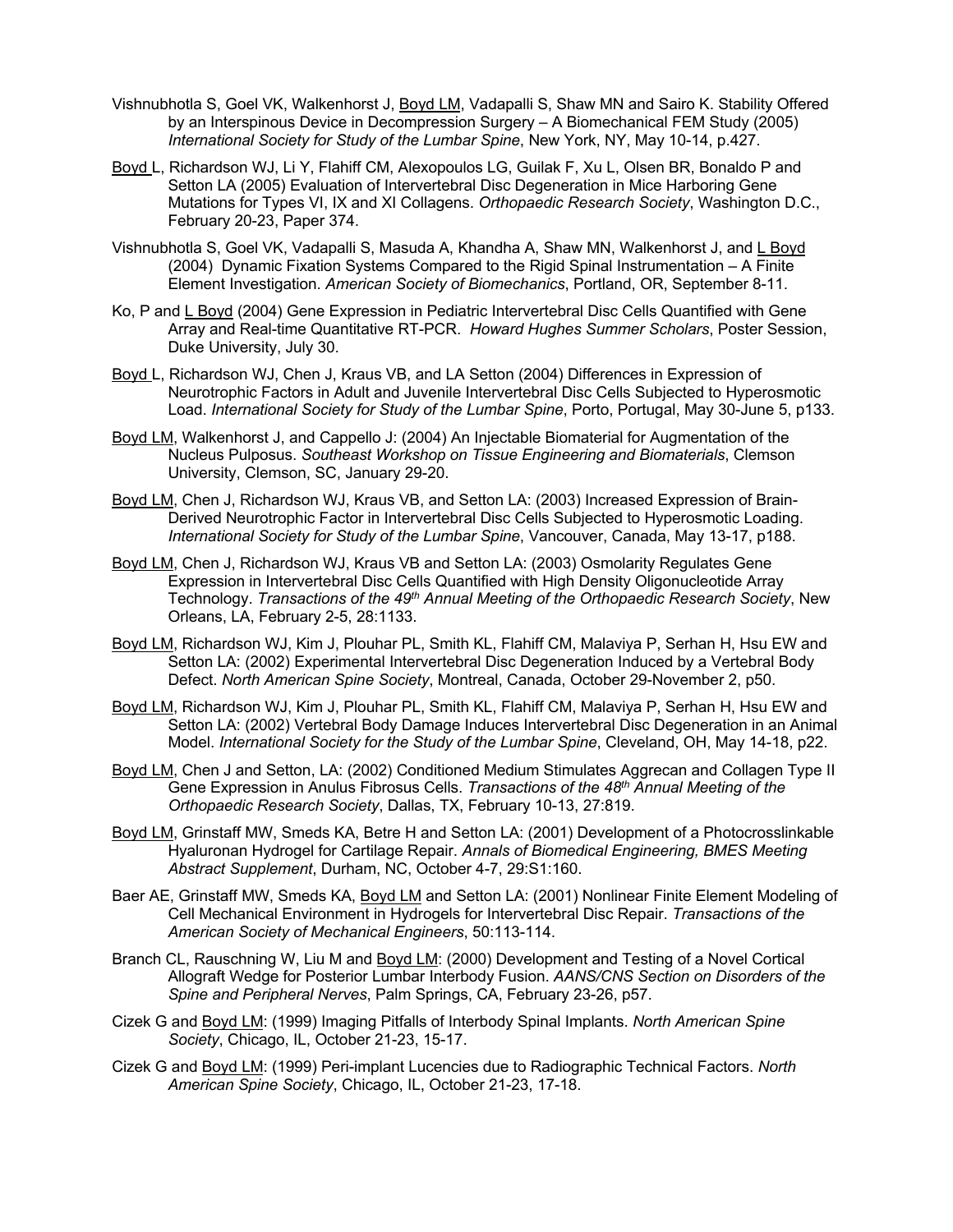- Boyd LM, Estes BT and Liu M: (1999) Biomechanical Characteristics of Interbody Constructs: Testing of Titanium, Cortical Bone and Composite Implants. *International Meeting on Advanced Spine Techniques*, Vancouver, Canada, July 8-10.
- Boyd LM, Estes BT, Bianchi JT and Sutterlin CE: (1999) Biomechanical Characteristics of a Novel Threaded Cortical Bone Dowel. *American Association of Tissue Banks*, New Orleans, LA, August 23-25.
- Boyd LM: (1998) Threaded Construct Testing. *International Meeting on Advanced Spine Techniques*, Sorrento, Italy, May 1-3.
- Boyd LM: (1997) Design and Testing of an Intervertebral Disc Prosthesis. *Proceedings 19th International Conference IEEE/EMBS*, Chicago, IL, November 2, 2630-2635.
- Kitchel SH, Estes BT and Boyd LM: (1997) Threaded Cortical Bone Dowels: Biomechanical Properties and Early Clinical Results. *North American Spine Society*, New York, NY, October 22-25, p29.
- Kitchel SH and Boyd LM: (1997) Improvement in Sagittal Plane Alignment Following Anterior Lumbar Interbody Fusion with Threaded Titanium Cages. *North American Spine Society*, New York, NY, October 22-25, 108-109.
- Kitchel SH, Estes BT and Boyd LM: (1997) Threaded Cortical Bone Dowels: Biomechanical Properties and Early Clinical Results. *European Spine Society*, Kos, Greece, September 10-13.
- Estes BT and Boyd LM: (1997) Mechanical Characteristics and Evaluation of a Novel Threaded Cortical Dowel. *International Meeting on Advanced Spine Techniques*, Hamilton, Bermuda, July 10-12..
- Boyd LM, Estes BT and Ray EF: (1996) Biomechanical Testing of Interbody Fusion Devices. *International Meeting on Advanced Spine Techniques*, Munich, Germany, June 20-22.
- Boyd LM and Estes BT: (1995) Biomechanical Testing of Interbody Fusion Devices. *International Meeting on Advanced Spine Techniques*, Curacao, Netherlands Antilles, April 27-28.

### **INVITED LECTURES**

- "The Startup Journey An Entrepreneurial Adventure", Graduate Program in Bioengineering, Georgia Institute of Technology, December 17, 2018.
- "Patents & the Individual Inventor", LAWS 722 Patent Law Course, University of South Carolina School of Law, November 27, 2018.
- "Adventures in Biomedical Engineering Industry, Academia and Startups", Graduate Biomedical Engineering Students (BBUGS-LIFE), Georgia Institute of Technology, September 20, 2017.
- "Careers in Biomedical Engineering", Masters of Biomedical Innovation and Development, Georgia Institute of Technology, March 3, 2017.
- "Medical Device Entrepreneurship", Biomedical Engineering 4908, Florida International University, Miami, Florida, February 18, 2015.
- "Entrepreneurship and Intellectual Property", Business Oriented Women Monthly Meeting, Duke University, November 17, 2014.
- "Entrepreneurship and the Joy of Engineering", Biomedical Engineering 3101, University of Connecticut, Storrs, September 26, 2013, Duke University – Research Experience for Undergraduates, June 18, 2014 and University of Virginia Capstone Design Class, September 9, 2014.

"Inventive Drawing", Visual Arts 100.02 – Drawing, Duke University, Durham, NC, October 5, 2011.

- "Interacting with the Private Sector", Conference on Communicating Science, Greenville, SC, November 4, 2010.
- "Entrepreneurial Activities in BME", Southeast Biomedical Engineering Career Conference, Clemson, SC, October 29, 2010.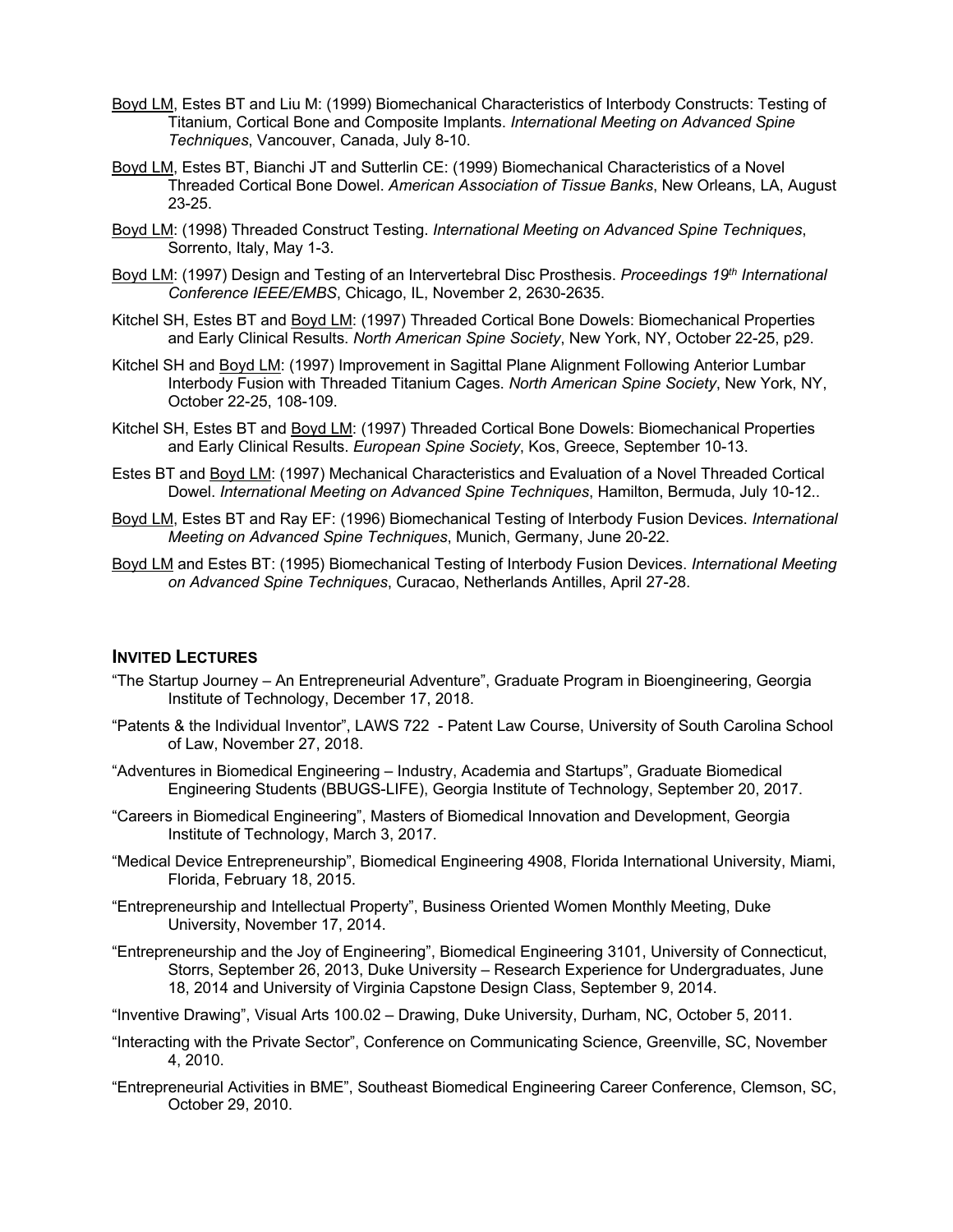- "Risk Management: An Engineering Perspective",Fuqua School of Business, Health Sector Management Advisory Council, Durham, NC, April 23, 2010.
- "Intervertebral Disc Repair and Regeneration" Nuvasive Inc. Board of Directors, Science and Technology Committee, San Diego, CA, February 22, 2010.
- "How to Start a Medical Device Company", Duke Entrepreneurship Education Series, October 22, 2009.
- "DUhatch Student Business Incubator", Global Consortium of Entrepreneurship Centers, Rice University, Houston, TX, October 15-17, 2009.
- "Intellectual Property Basics in Under an Hour", Duke Entrepreneurship Education Series (www.dukedees.com), December 4, 2008.
- "Writing a Business Plan", One Day Startup, Entrepreneurship Week at Duke University (www.eweekatduke.com), November 22, 2008.
- "Interdisciplinary Education in Engineering Entrepreneurship", University of Toledo, Department of Biomedical Engineering, September 12, 2008.
- "Stimulating Innovation and Entrepreneurial Endeavors: An Educational Model", Cleveland Clinic, Department of Neurological Surgery, November 9, 2007.
- "The Business World A Game Plan for Your First Year (and Beyond)", Graduate Seminar, Department of Biomedical Engineering, Duke University, February 13, 2006.
- "Industry, Start-ups and Litigation- Real World Experience", Graduate Seminar, Department of Biomedical Engineering, Duke University, March 25, 2005.
- "Osmotic Regulation of Gene Expression in Intervertebral Disc Cells", Lumbar Intervertebral Disc Course, AOSpine European Region, Davos, Switzerland, March 17-20, 2005.
- "The Role of the Endplate in IVD Degeneration", Lumbar Intervertebral Disc Course, AOSpine European Region, Davos, Switzerland, March 17-20, 2005.
- "Injectable Biomaterials for Repair and Regeneration of the Intervertebral Disc", Lumbar Intervertebral Disc Course, AOSpine European Region, Davos, Switzerland, March 17-20, 2005.
- "Osmolarity Regulates Gene Expression in Intervertebral Disc Cells Quantified with High Density Oligonucleotide Arrays, Real-time Quantitative RT-PCR and ELISA", Department of Biomedical Engineering, University of Toledo, Toledo, OH, January 23, 2004.
- "Intervertebral Disc Repair and Regeneration", Neurosurgery Grand Rounds, Wake Forest University, Winston-Salem, NC, April 22, 2003,.
- "Altered Gene Expression of Intervertebral Disc Cells in Response to Osmolarity Changes", Center for Biomolecular and Tissue Engineering, Duke University, Durham, NC, April 3, 2003.
- "Developing a System for Repair and Regeneration of the Intervertebral Disc", Elon University, Elon, NC, February 21, 2003.
- "Biomechanics of Anterior Cages: Threaded and Upright", The Surgical Management Disorders, Beaver Creek, CO, January 17, 1999.
- "Demineralized Bone Matrix Background, In Vivo Studies and Clinical Experience", Clinical Update: Lumbar Interbody Fusion 1997 and Beyond, Seattle, WA, November 15, 1997
- "Biomechanical Testing of Interbody Fusion Constructs", Clinical Update: Lumbar Interbody Fusion 1997 and Beyond, Seattle, WA, November 15, 1997
- "Medical Devices: Product Development Process", Clinical Biomechanics of the Spine Course Lecture, University of Iowa, Iowa City, IA, March 18, 1997.
- "Interactions with Students at Sofamor Danek", Workshop on Industrial Interactions, Biomedical Engineering Society, Pennsylvania State University, State College, PA, October 4, 1996.
- "Biomechanical Testing of Interbody Fusion Devices", Total Spine: Advanced Concepts and Constructs, Cancun, Mexico, February 1, 1995.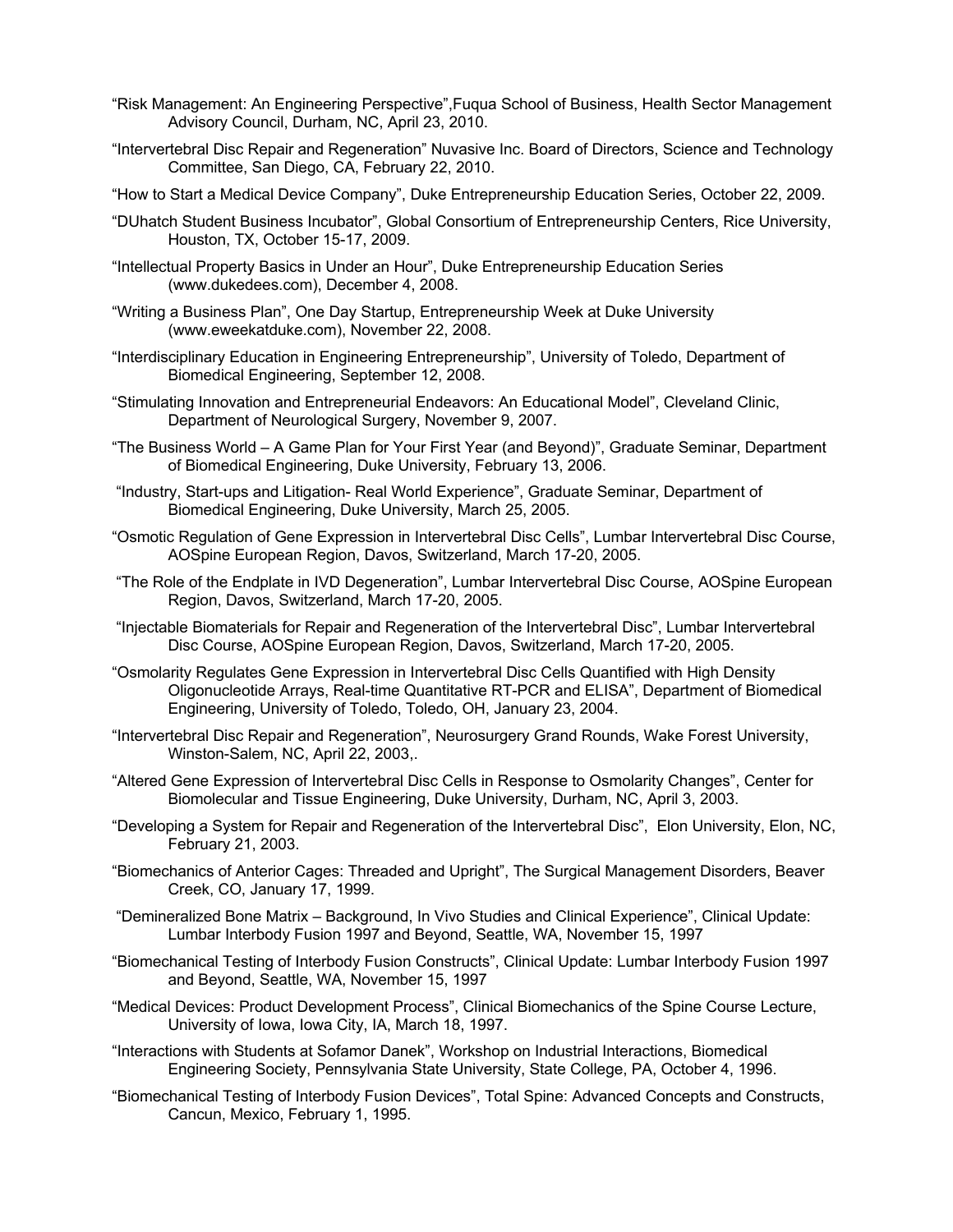- "Design Rationale and Biomechanical Testing of Interbody Fusion Devices", Total Spine: Advanced Concepts and Constructs, Cancun, Mexico, January 27, 1995.
- "Spine Disc Prostheses", Graduate Seminar in Biomedical Engineering, Department of Biomedical Engineering, University of Iowa, Iowa City, IA, September 1, 1994.

#### **PUBLISHED DATA SETS**

Boyd LM, Richardson WJ, Chen J, Kraus VB and LA Setton (2004) Osmotic Loading of Human Intervertebral Disc Cells, NCBI Gene Expression Omnibus Accession Number GSE 1648 (http://www.ncbi.nlm.nih.gov/projects/geo/query/acc.cgi?acc=GSE1648) , August 7.

#### **PATENTS**

Boyd LM and JJ Ratcliffe (2019) Adjustable Surgical Light Device, U.S. Patent D841,209, February 19

- Boyd LM, JJ Ratcliffe, J Morin, S Marigowda, TE Adamson, D Robbins and TJ Barbieri (2018) Minimally Invasive Posterolateral Fusion, U.S. Patent 10,022,172, July 17.
- Boyd LM, JJ Ratcliffe, TE Adamson and PJ Grata (2017) Instrument and System for Placing Graft, Implant and Graft Material for Minimally Invasive Posterolateral Fusion, U.S. Patent 9,775,723, October 3.
- Boyd LM, Adams SB, Penny MR and C Blazek (2017) Device and Method for Delivery of Therapeutic Agents via Internal Implants, U.S. Patent 9,642,658, May 9.
- Boyd LM (2013) System and Method for Pretreatment of the Endplates of an Intervertebral Disc, U.S. Patent 8,450,288, May 28.
- Kozak J, Estes BT and LM Boyd (2013) Anterior Lumbar Plate and Method, U.S. Patent 8,617,224, Issued December 31.
- Collins K, Wilson TG, Walkenhorst J, Lee D, Carter A, Pafford J, LoGuidice M, Middleton L and LM Boyd (2013) Methods for Injecting a Curable Biomaterial into an Intervertebral Space, U.S. Patent 8,444,694, May 21.
- Boyd, LM, Burkus JK, Dorchak JD, Estes BT and EF Ray, III (2011) Intervertebral Spacers with Side Wall Accessible Interior Cavity, U.S. Patent 8,038,714, Issued October 18.
- Kozak J, Estes BT and LM Boyd (2011) Anterior Lumbar Plate and Method, U.S. Patent 8,016,863, Issued September 13.
- Foley K, Ebner H, Liu M, Branch C and LM Boyd (2011) Expandable Intervertebral Spacers, U.S. Patent 7,993,403, August 9.
- Boyd LM and ML Upton (2011) Devices and Methods for the Restoration of the Spinal Disc, U.S. Patent 7,914,537, Issued March 29.
- Boyd LM, Kirvin D, and SB Adams (2011) Protective and Cosmetic Covering for External Fixators, U.S. Patent 7,887,495, Issued February 15.
- Boyd LM (2010) System and Method for Pretreatment of the Endplates of an Intervertebral Disc, Issued September 21.
- Collins K, TG Wilson, J Walkenhorst, D Lee, A Carter, J Pafford, MD LoGuidice, L Middleton and LM Boyd (2010) Methods for Treating Defects and Injuries of an Intervertebral Disc, U.S. Patent 7,740,660, Issued June 22.
- Collins K, LM Boyd, A Carter, D Lee, J Pafford, J Walkenhorst, TG Wilson, M LoGuidice and L Middleton (2010) Devices for Injecting a Curable Biomaterial into a Intervertebral Space, U.S. Patent 7,722,579, Issued May 25.
- Bianchi JR, KC Carter, BT Estes, L Boyd and J A Pafford (2010) Open Intervertebral Spacer, U.S. Patent 7,678,149, Issued March 16.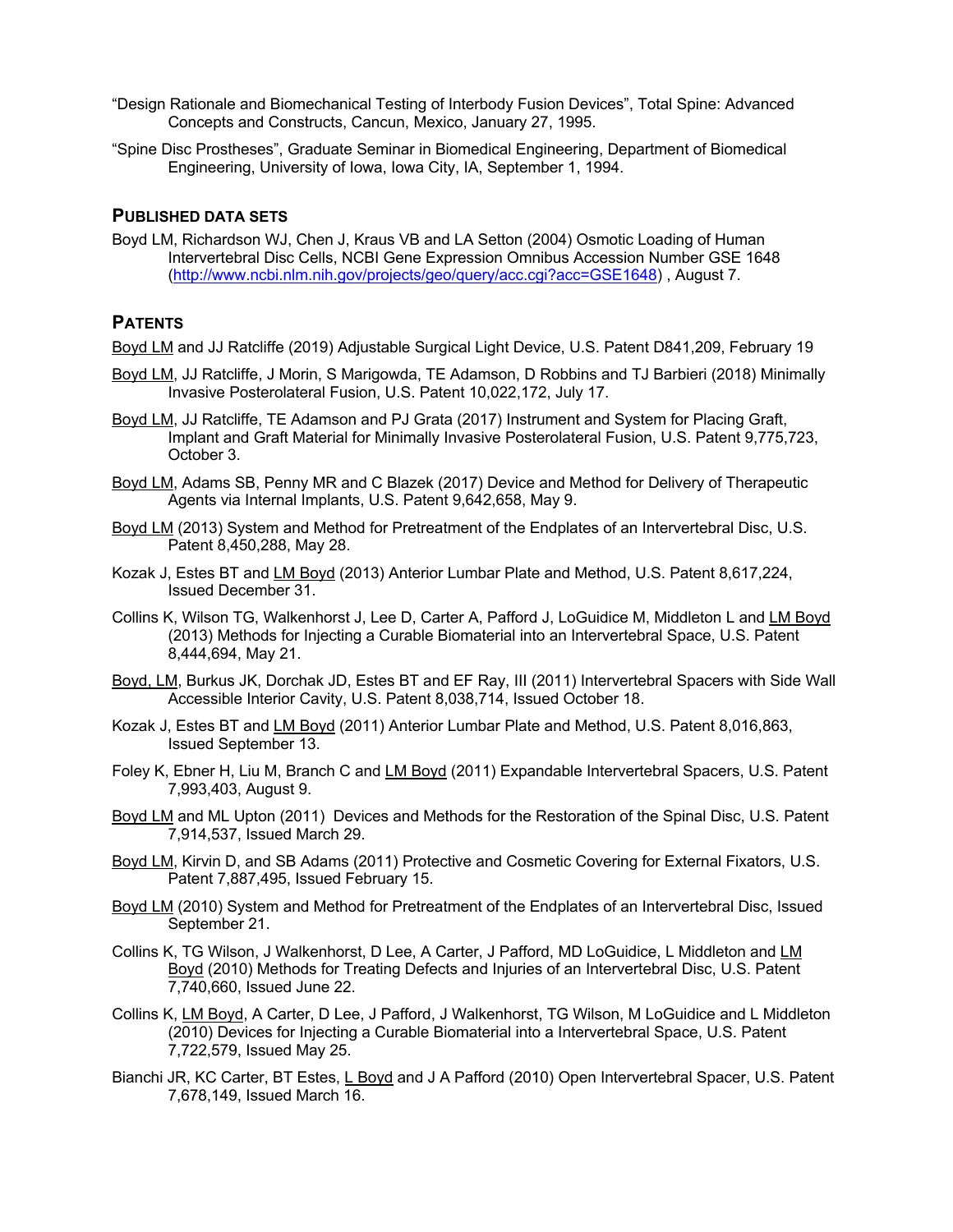- Boyd LM and ML Upton (2009) Devices and Methods for the Restoration of the Spinal Disc, U.S. Patent 7,601,157, Issued October 13.
- Collins K, Wilson TG, Walkenhorst J, Lee D, Carter A, Pafford J, LoGuidice MD, Middleton L and L Boyd (2009) Methods for Injecting a Curable Biomaterial into an Intervertebral Space, U.S. Patent 7,556,650, Issued July 7.
- Boyd LM, Burkus JK, Dorchak JD, Estes BT and EF Ray (2009) Intervertebral Spacers with Side Wall Accessible Interior Cavity, U.S. Patent 7,534,265, Issued May 19, 2009.
- Branch CL, Liu M, Boyd LM and L Josse (2009) Interbody Fusion Grafts and Instrumentation, U.S. Patent 7,479,160, Issued January 20, 2009.
- Frey G, Liu M, Josse L and LM Boyd (2008) Devices and Techniques for Lateral Disc Space Approach, U.S. Patent 7,361,193, Issued April 22.
- Estes BT, Boyd LM and JA Pafford (2008) Open Intervertebral Spacer, U.S. Patent 7,329,283, Issued February 12.
- Zdeblick T, Ray EF and LM Boyd (2007) Interbody Fusion Device and Method for Restoration of Normal Spinal Anatomy, U.S. Patent 7,238,186, Issued July 3.
- Boyd LM, Ray EF, Estes, BT and M Liu (2007) Method and Instrumentation for Vertebral Body Fusion, U.S. Patent 7,189,242, Issued March 13.
- Kozak J, Estes BT and Boyd LM (2006) Anterior Lumbar Plate and Method, U.S. Patent 7,060,069, Issued June 13.
- Boyd LM and ML Upton (2006) Devices and Methods for the Restoration of a Spinal Disc, U.S. Patent 7,004,945, Issued February 38.
- Boyd LM, Ray EF and J Kozak (2005) Modular Interbody Fusion Implant, U.S. Patent 6,896,701, Issued May 24.
- Foley K, Ebner H, Liu M, Branch C and LM Boyd (2004) Expandable Intervertebral Spacers, U.S. Patent 6,833,006, Issued December 21.
- Frey G, Liu M, Josse L and LM Boyd (2004) Devices and Techniques for a Posterior Lateral Disc Space Approach, U.S. Patent 6,830,570, Issued December 14
- Boyd LM (2004) Reinforced Molded Implant Formed of Cortical Bone, U.S. Patent 6,761,738, Issued July 13.
- Kozak J, Estes BT, and Boyd LM (2004) Anterior Lumbar Plate and Method, U.S. Patent 6,740,088, Issued May 25.
- Bianchi J, Carter KC, Estes BT, Boyd LM, and JA Pafford (2004) Open Intervertebral Spacer, U.S. Patent 6,695,882, Issued February 24.
- Zdeblick T, McKay, WF, Boyd LM, Ray EF and McGahan T: (2003) Spinal Fusion Implants and Tools for Insertion and Revision, U.S. Patent 6,613,091, Issued September 2.
- Branch, CL, Liu M, Boyd LM and Josse L: (2003) Interbody Fusion Implants and Instrumentation, U.S. Patent 6,610,065, Issued August 26.
- Zdeblick T, Boyd LM and Ray EF: (2003) Methods and Instruments for Interbody Fusion, U.S. Patent 6,595,995, Issued July 22, 2003.
- Boyd LM, Ray EF, Estes BT, Burkus JK and Dorchak JD: (2003) Methods and Instruments for Vertebral Interbody Fusion, U.S. Patent 6,575,981, Issued June 10.
- Boyd LM, Ray EF and Kozak J: (2002) Modular Interbody Fusion Implant, U.S. Patent 6,468,311, Issued October 22.
- Boyd LM, Ray EF, Estes BT and Liu M: (2003) Method and Instrumentation for Vertebral Interbody Fusion, U.S. Patent 6,428,541, Issued August 6.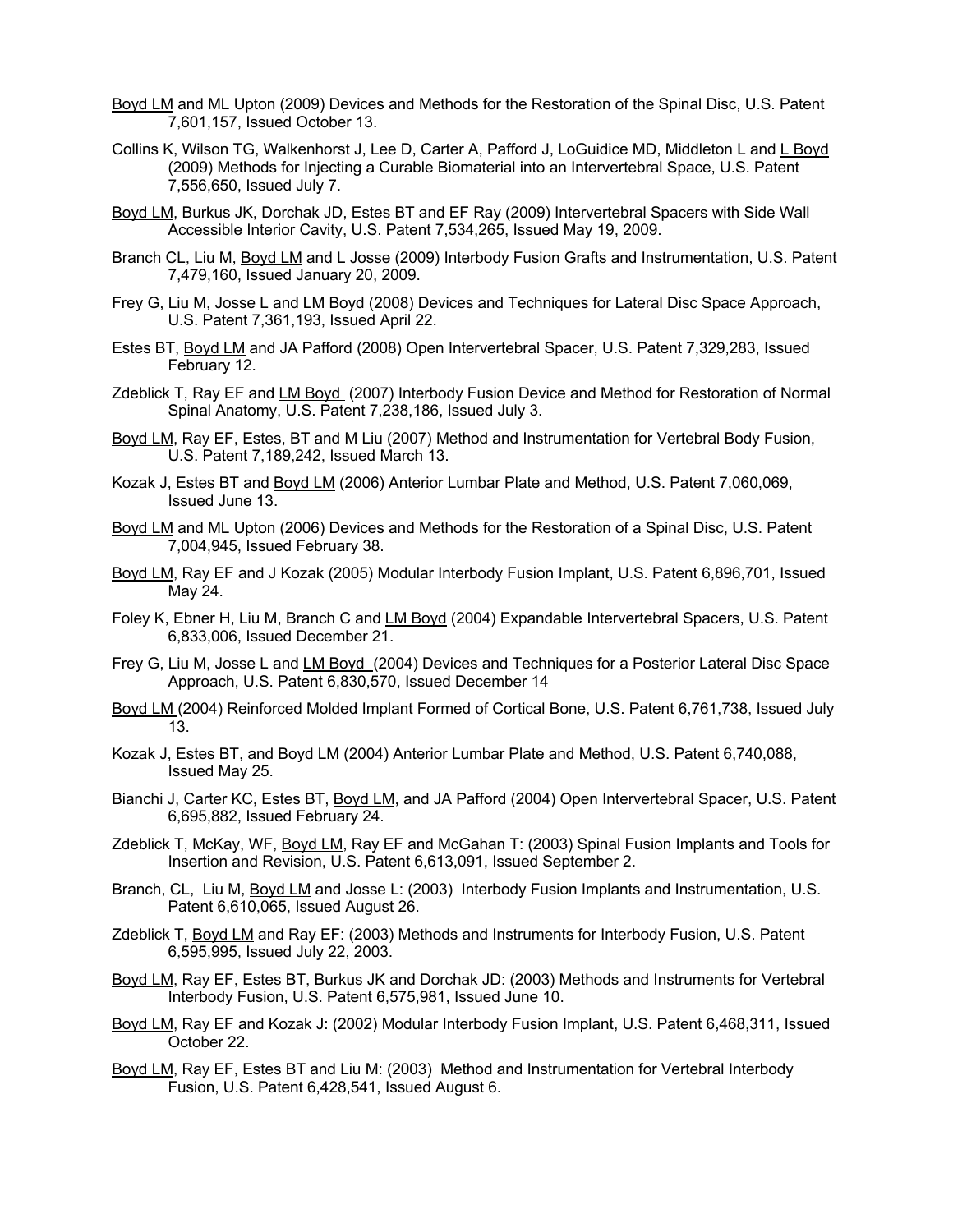- Kozak J, Estes BT and Boyd LM, Anterior Lumbar Plate and Method, International Patent Publication WE 02/05874, August 1, 2002.
- Bianchi JR, Carter KC, Estes BT, Boyd LM, and Pafford JA: (2002) Open Intervertebral Spacer, U.S. Patent 6,409,765, Issued June 25.
- Foley K, Ebner H, Liu M, Branch C and Boyd LM: (2003) Expandable Intervertebral Spacers, U.S. Patent 6,395,031, Issued May 28.
- Zdeblick T, Ray EF, and Boyd LM: (2002) Interbody Fusion Device and Method for Restoration of Normal Spinal Anatomy, U.S. Patent 6,375,655, Issued April 23.
- Pafford JA, Boyd LM, McKay WF, Ray EF and VanHoeck J: (2002) Bone Grafts, U.S. Patent 6,371,988, Issued April 16.
- Rabbe LM and Boyd LM: (2002) Adjustable Vertebral Body Replacement, U.S. Patent 6,344,057, Issued February 5.
- Zdeblick T, Boyd LM and Ray EF: (2001) Methods and Instruments for Interbody Fusion, U.S. Patent 6,245,072, Issued June 12.
- Boyd LM and Pafford JA: (2001) Flexible Implant Using Partially Demineralized Bone, U.S. Patent 6,206,923, Issued March 27.
- Branch CL, Boyd LM and Ray EF: (2001) Minimal Exposure Posterior Spinal Interbody Instrumentation and Technique, U.S. Patent 6,200,322, Issued March 13.
- Foley K, Ebner H, Liu M, Branch CL and Boyd LM: (2001) Expandable Intervertebral Spacers, U.S. Patent 6,193,757, Issued February 27, 2001.
- Michelson GK and Boyd LM: (2001) Anterior Spinal Instrumentation and Method for Implantation and Revision, U.S. Patent 6,190,388, Issued February 20.
- Branch CL, Liu M, Boyd LM, and Josse L: (2001) Interbody Fusion Grafts and Instrumentation, U.S. Patent 6,174,311 B1, Issued January 16.
- Michelson GK, Boyd LM and McGahan T: (2000), Anterior Spinal Instrumentation and Method for Implantation and Revision, U.S. Patent 6,139,551, Issued October 31.
- Boyd LM, Ray EF and McGahan T: (2000) Template Assembly for Facilitating The Placement of Interbody Fusion Devices, U.S. Patent 6,096,044, Issued August 1.
- Boyd LM, Burkus JK, and Dorchak JD: (2000) Intervertebral Spacers with Side Wall Accessible Interior Cavity, International Patent Publication WO 00/41655, Published July 20.
- Boyd LM, Burkus JK and Dorchak JD: (2000) Truncated Open Intervertebral Spacers, International Patent Publication WO 00/41654, Published July 20.
- Boyd LM and McGahan T: (1998) Anterior Spinal Instrumentation and Method for Implantation and Revision, U.S. Patent 5,797,917, Issued August 25.
- Boyd LM and Ray EF: (1998) Template for Positioning Interbody Fusion Devices, U.S. Patent 5,785,707, Issued July 28.
- Zdeblick T, Ray EF and Boyd LM: (1998) Interbody Fusion Device and Method for Restoration of Normal Spinal Anatomy, U.S. Patent 5,782,919, Issued July 21.
- Rabbe LM, Boyd LM, Chavalier JL and Moreu JC: (1998) Adjustable Vertebral Body Replacement, U.S. Patent 5,776,198, Issued July 7.
- Rabbe LM, Boyd LM, Chavalier JL and Moreu JC: (1998) Adjustable Vertebral Body Replacement, U.S. Patent 5,776,197, Issued July 7.
- Rabbe LM, Boyd LM, Chevalier JL, and Moreu JC: (1997) Adjustable Vertebral Body Replacement, U.S. Patent 5,702,453, Issued December 30.
- Boyd LM: (1997) Anterior Spinal Instrumentation and Method for Implantation and Revision, U.S. Patent 5,683,391, Issued November 4.